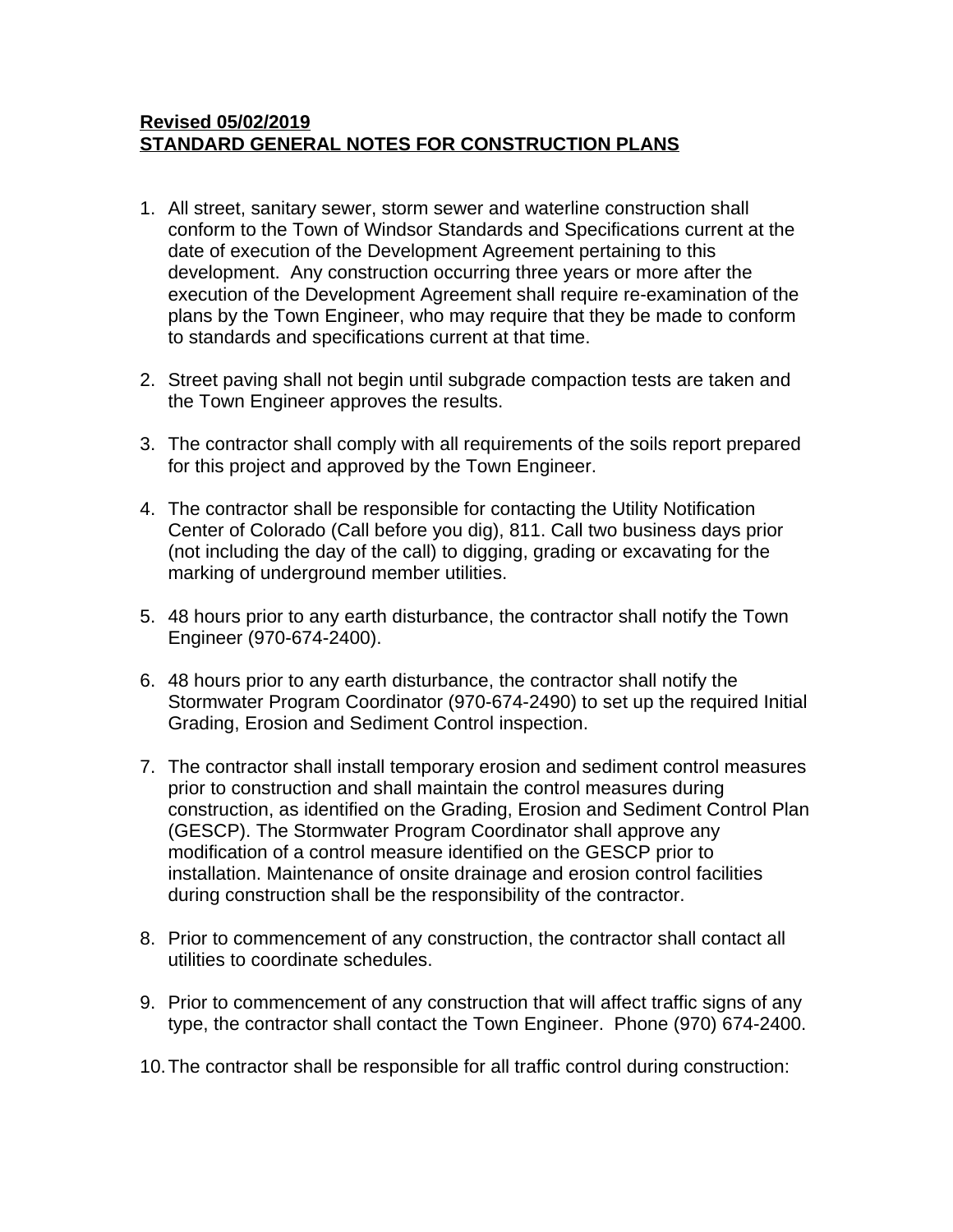- a. All signs, striping and traffic control device shall conform to, and placement shall be performed in accordance with, the *Manual on Uniform Traffic Control Devices (MUTCD),* latest edition and *CDOT M&S Standards*, latest edition.
- b. The contractor shall be responsible for maintenance and cleaning of traffic control devices.
- c. The contractor shall maintain existing pavement markings during construction operations, in conformance with construction documents.
- d. Removal of existing pavement markings shall be accomplished by a method that does not materially damage the surface or texture of the pavement or existing surfacing. The pavement markings shall be removed to the extent that they are not visible under day or night conditions.
- 11.The contractor shall contact the Town of Windsor Construction Inspector prior to any street cut. The existing street condition shall be documented by the Town of Windsor Construction Inspector before any cuts are made. Any street patching shown on the drawings is approximate. Actual limits of street patch shall be determined by the Town of Windsor Construction Inspector. Patching shall be done in conformance with Town of Windsor Division I Streets Design Criteria and Construction Specifications (section 02595). All large patches shall be paved with an asphalt lay-down machine. In streets where more than one cut is made, an overlay of the entire street width, including the patched area, may be required. In accordance with the referenced specifications, the Town Engineer shall make the determination of the need for a complete overlay.
- 12.The contractor shall restore any disturbed areas to equal or better condition than existed before construction. Drainage ditches or watercourses that are disturbed by construction shall be restored to the grades and cross-sections that existed before construction, unless otherwise shown on the construction documents.
- 13.Prior to closeout of any Town issued Grading Erosion and Sediment Control Plan, all areas disturbed by construction activities will have a uniform vegetative cover established with an individual plant density of at least 70 percent of pre-disturbance levels, or equivalent permanent, physical erosion reduction methods.
- 14.The contractor shall carefully preserve benchmarks, property corners, reference points, stakes and other survey reference monuments or markers. In case of willful or careless destruction, the contractor shall be responsible for restorations. Resetting of markers shall be performed under the direction of a Colorado licensed Professional Land Surveyor.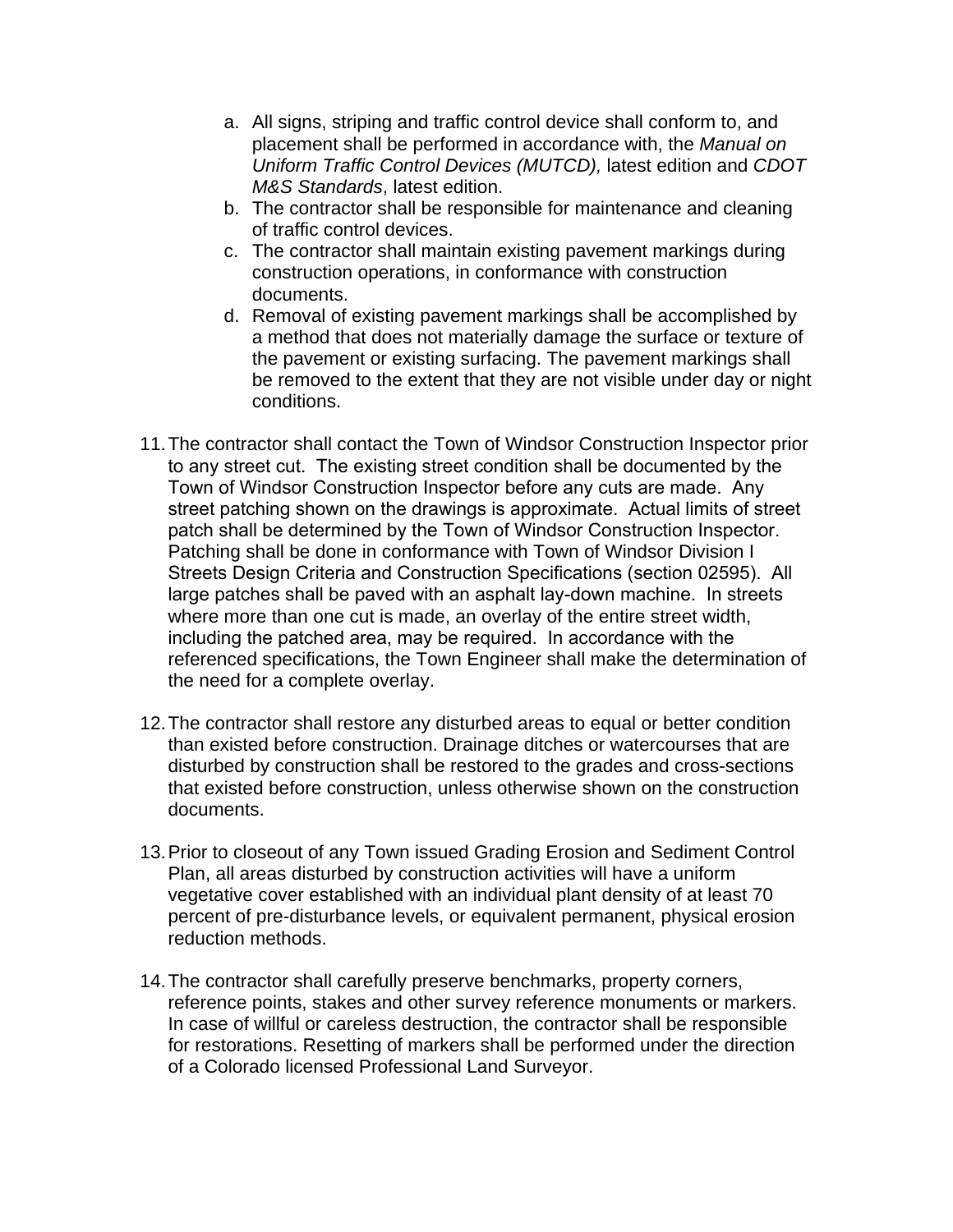- 15.The contractor shall immediately remove any construction debris and mud tracked onto existing roadways. The contractor shall repair any excavation or pavement failures caused by the construction.
- 16.All damaged existing curb, gutter, and sidewalk shall be repaired prior to acceptance of completed improvements.
- 17.The type, size, location and number of all known underground utilities are approximate when shown on these construction drawings. It shall be the responsibility of the contractor to verify the existence and location of all underground utilities along the route of the work prior to commencing any new construction. The contractor shall be responsible of any unknown underground utilities.
- 18.The contractor shall notify the Town of Windsor Public Works Department at (970) 674-5400 at least 48 hours prior to installing a new sewer service.
- 19.The contractor shall notify the Town of Windsor Public Works Department at (970) 674-5400at least 48 hours prior to installing a new water service or abandoning an existing water service.
- 20.The Town of Windsor shall not be responsible for operation, maintenance or repair of storm drainage facilities located on private property.
- 21.The Contractor shall be responsible for obtaining the services of a qualified testing laboratory to perform all compaction testing, asphalt testing, concrete testing and any other testing as may be required to complete the work. Quality Control test results must be submitted for all phases of this project per the Town's requirements.
- 22.The Contractor shall maintain one (1) set of "redlined" prints of the construction plans. The "redlined" prints shall be kept current to accurately represent the dimensions and locations of all work performed by the Contractor. Prior to final payment, the Contractor must present the "redlined" prints to the Owner's engineer for preparation of a set of reproducible "Record Drawings" which shall be submitted to the Town within 30 days of construction acceptance of the project by the Town.
- 23.The Owner/Developer shall be responsible for providing all required lot staking and construction staking. The Contractor shall coordinate through the Owner's designated representative to assure that the surveyor is given adequate notice and instruction in order to complete the survey requirements for the various phases of work. The Contractor shall be responsible for the cost of re-surveying required due to the Contractor's, or subcontractor's, activities. The Contractor shall be responsible for the costs associated with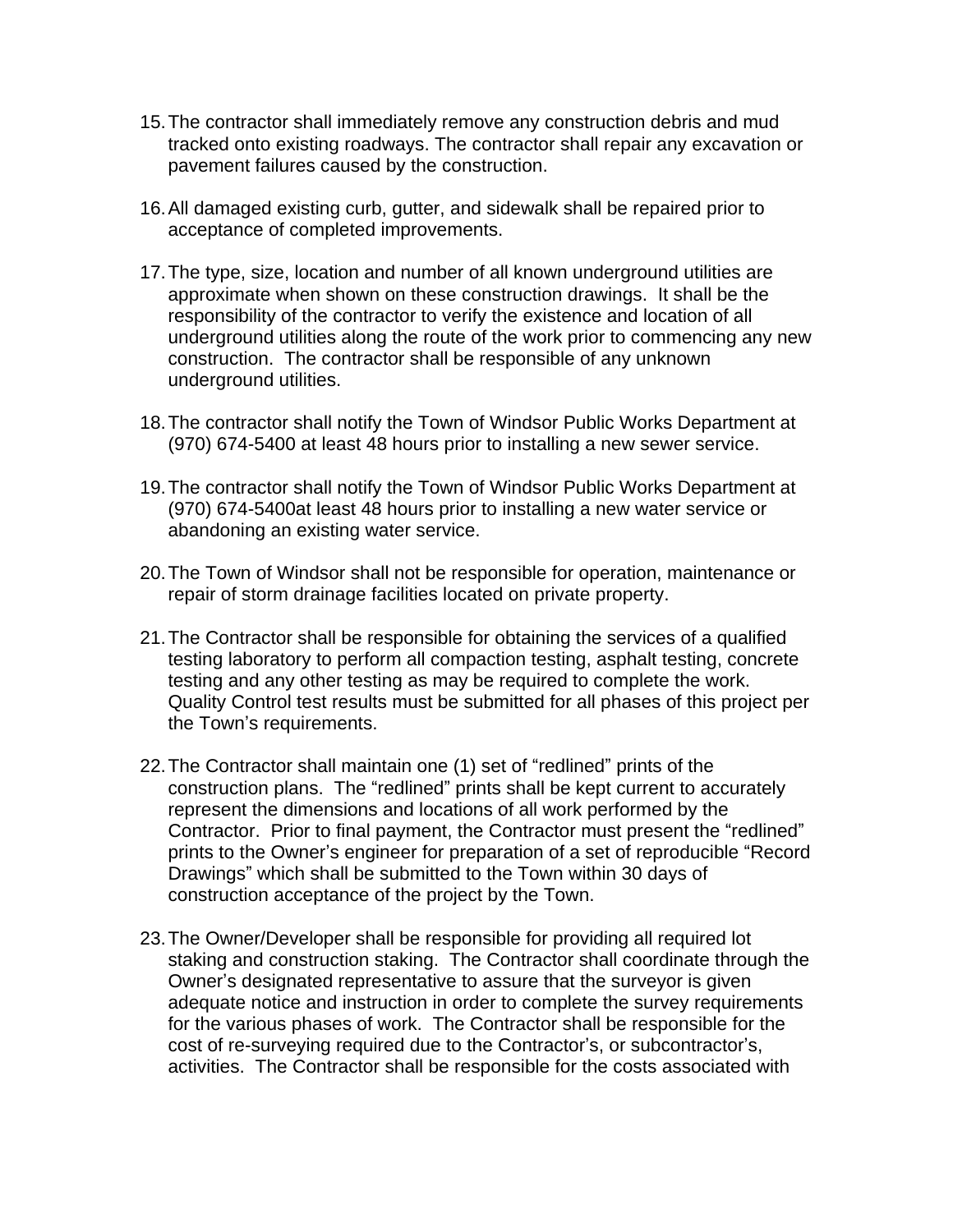rescheduling the surveyor to accommodate the Contractor's requests for unscheduled staking.

- 24.The Contractor shall provide and implement a "Traffic Control Plan" related to all construction activities for this project.
- 25.The Contractor shall perform all work according to all Town, County, State and Federal safety and health regulations. In particular, the trenching and open excavation operations shall comply with all current O.S.H.A. regulatory requirements.
- 26.All construction activities must comply with the State of Colorado permitting process for "Stormwater Discharges Associated with Construction Activity." For information contact the Colorado Department of Health, Water Quality Control Division, WQCD-P-B2, 4300 Cherry Creek Drive South, Denver, Colorado, 80246-1530. Attention: Permits and Enforcement Section. Phone (303) 692-3500. A copy of the contractor's permit certification must be submitted to the Stormwater Program Coordinator.
- 27.When discharging groundwater, all dewatering methods shall be in conformance with all laws and regulations of the State – including obtaining a Colorado Discharge Permit System permit for Construction Dewatering Wastewater Discharge, if applicable. The contractor shall take all necessary and proper precautions to protect adjacent properties from any and all damage that may occur from stormwater runoff and /or deposition of debris resulting from any and all work.
- 28.The engineer who has prepared these plans, by execution and/or seal hereon, does hereby affirm responsibility to the Town of Windsor, as a beneficiary of said engineer's work, for any errors and omissions contained in these plans, and approval of these plans shall not relieve the engineer who has prepared these plans of any such responsibility.
- 29.The contractor shall have a registered land surveyor tie out and reset any property corners or section corners planned to be disturbed by construction of this project, and shall have a registered land surveyor reestablish any property corners or section corners inadvertently disturbed during construction of this project.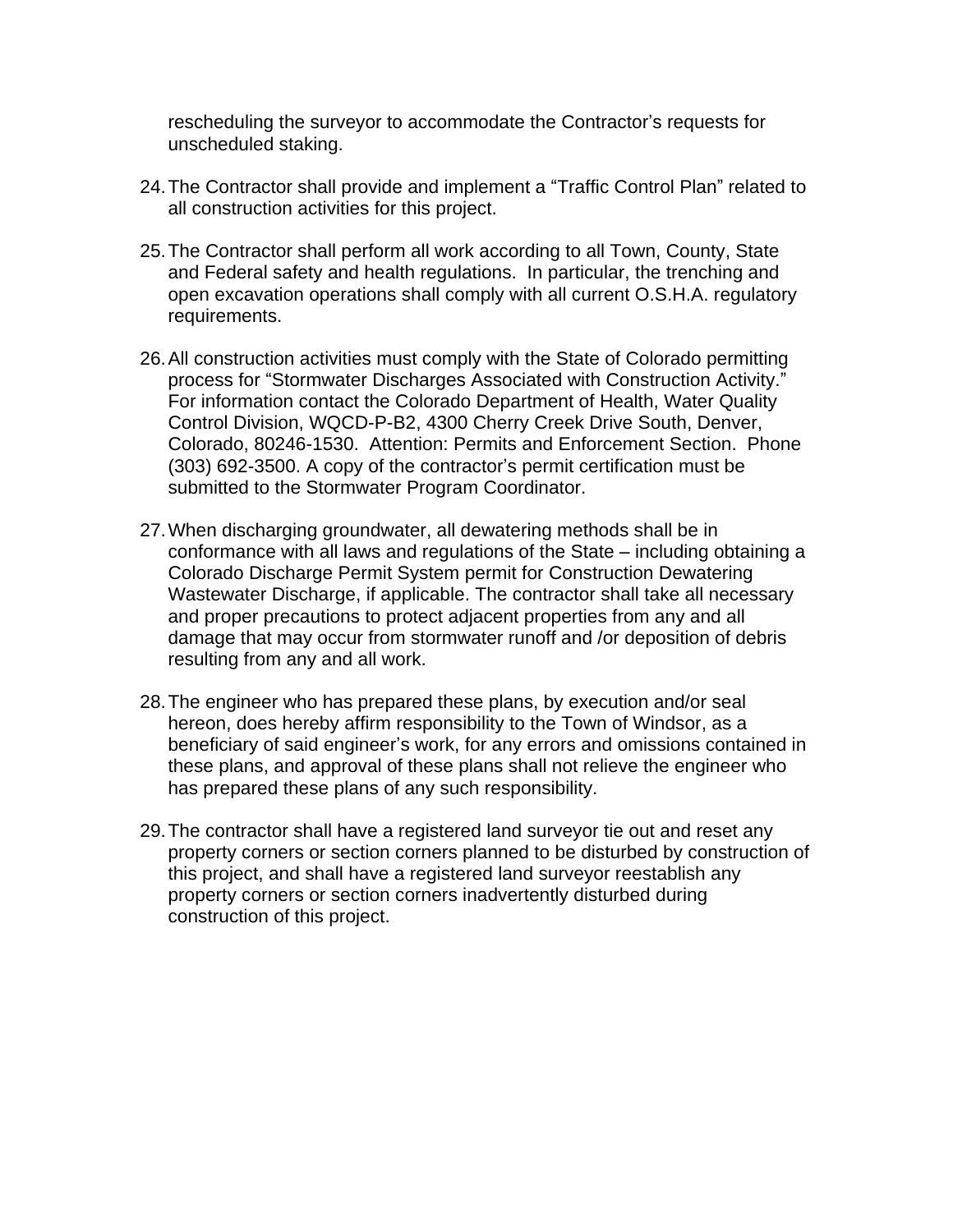## **GRADING, EROSION AND SEDIMENT CONTROL NOTES**

- 1. Any land disturbance within the Limits of Disturbance noted on this plan by any owner, developer, builder, contractor, or other person shall comply with the Best Management Practices requirements and prohibitions noted in the USDCM: Vol. III Stormwater Quality, Chapter 7. NOTE: The use of Straw Bale Barriers (SBB), noted as SC-03 in the Urban Storm Drainage Criteria Manual, is discouraged in the Town. Specific approval from the Town's Storm Water Program Coordinator is required for use.
- 2. Non-Compliance and any Notice of Violation is the responsibility of the Owner signing these plans.
- 3. No clearing, grading, excavation, filling, or other land disturbing activities shall be permitted until signoff and acceptance of the Grading, Erosion and Sediment Control Plan is received from TOW Engineering, and an initial inspection has been completed.
- 4. The installation of the first level of temporary sediment and erosion control facilities and BMPs shall be installed and inspected prior to any earth disturbance operations taking place. Call the Stormwater Program Coordinator, 970-674-2490, 48 hours prior to construction.
- 5. Sediment (mud and dirt) transported onto a public road, regardless of the size of the site, shall be removed and properly disposed of immediately. Power washing of pavement is not allowed.
- 6. Concrete wash water shall not be allowed to runoff to State Waters, including groundwater and any surface or subsurface storm drainage system or facilities. Concrete wash water, and waste water used in rinsing tools used for grout, mortar, saw cutting, and similar materials shall be collected in an approved wash out area, removed regularly, and disposed of appropriately.
- 7. Soil erosion control measures for all slopes, channels, ditches, or any disturbed land area shall be completed within fourteen (14) calendar days after final grading or final earth disturbance has been completed. Disturbed areas and stockpiles which are not at final grade but will remain dormant for longer than thirty (30) days shall also be mulched within fourteen (14) days after interim grading. An area that is going to remain in an interim dormant state for more than sixty (60) days shall be seeded and mulched (conditions permitting), or an appropriate soil binder shall be applied if conditions do not permit seed germination, within fourteen (14) days after grading operations cease. All temporary soil erosion control measures and BMPs shall be maintained until permanent soil erosion control measures are implemented.
- 8. The grading, erosion and sediment control plan will be subject to re-review and re-acceptance by the Town of Windsor Engineering should any of the following occur: grading does not commence within twelve (12) months of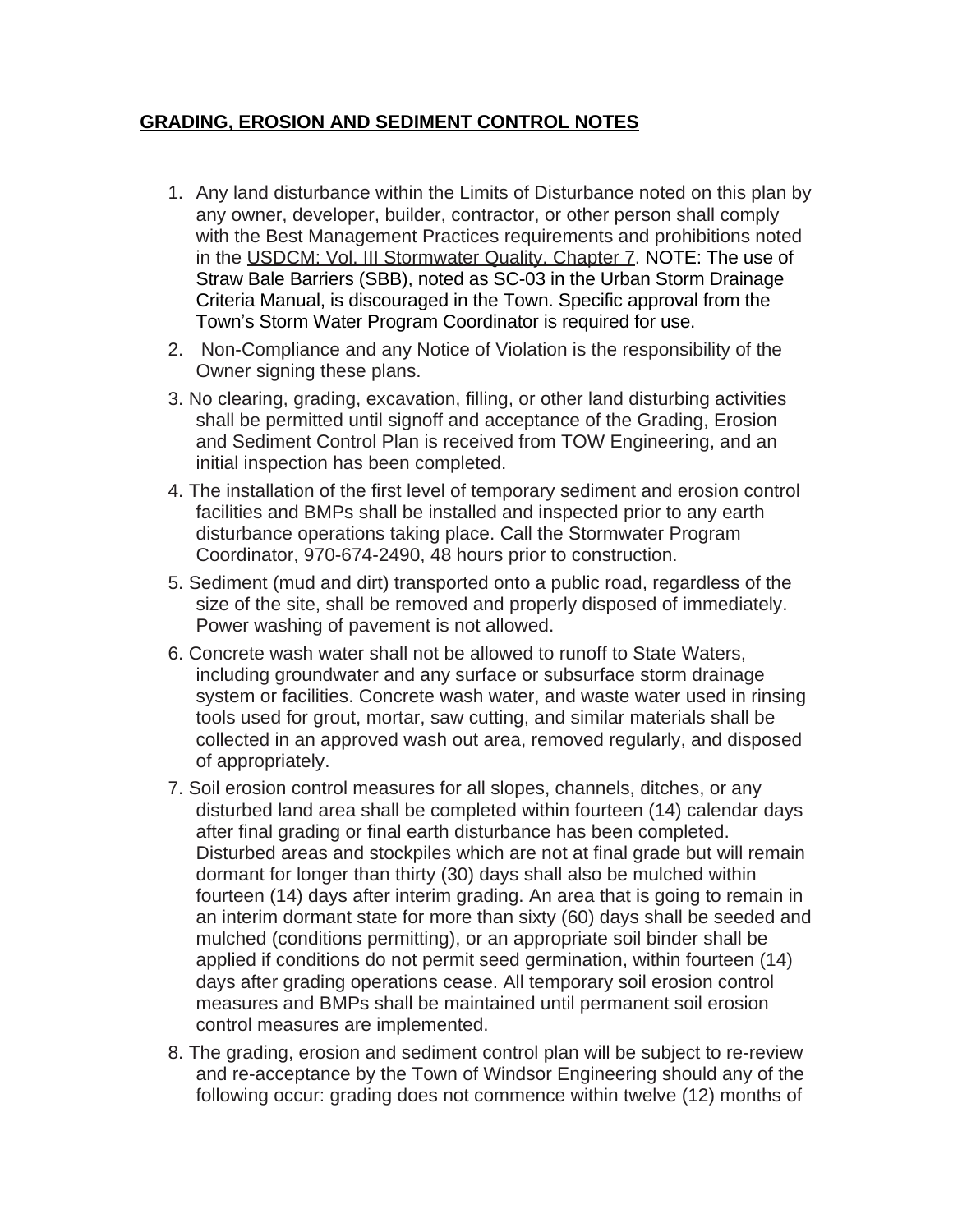the Town Engineer's acceptance of the plan, a change in property ownership, proposed development changes, or proposed grading revisions.

- 9. Acceptance of this plan does not constitute approval to grade in any utility easement or right-of-way. Approvals to grade within utility easements must be obtained from the appropriate utility company. It is not permissible for any person to modify the grade of the earth on any Town of Windsor easement or Utility right-of-way without written approval from the ROW owner. The plan shall not increase or divert water towards utility facilities. Any changes to existing utility facilities to accommodate the plan must be approved by the affected utility owner prior to implementing the plan. The cost to relocate or protect existing utilities or to provide interim access is the expense of the Owner signing these plans.
- 10.This plan contains Erosion and Sediment control methods and best management practices (BMPs) to be used during construction; additional measures and BMPs may be required as conditions change. It is the contractor's responsibility to ensure compliance with federal, state and Town of Windsor requirements, and the Stormwater Program Coordinator must be notified of any major changes.
- 11.All BMPs are to be maintained per the specifications noted in this plan. If any substantial deviation from installation/implementation specifications may better suit a particular application, contact the Stormwater Program Coordinator for approval before installation, or making a change to the BMP or its location.
- 12. Soils exposed by land disturbing activities on slopes shall be kept in a roughened condition by ripping/disking along contours to prevent erosion. Techniques such as surface roughening and/or dust suppression with water trucks shall be used to minimize wind erosion.
- 13. All temporary BMPs must be removed from the constructions site and properly disposed of once final stabilization is achieved, except BMPs with specifications that allow the BMP to remain in place (i.e. bio-degradable BMPs).
- 14. Upon the request to close out the Grading, Erosion and Sediment Control permit, contractor shall ensure that all areas disturbed by construction activities, both on and off site, will have a uniform vegetative cover established, with acceptable plants, and with an individual plant density of at least 70 percent of pre-disturbance levels, or equivalent permanent physical erosion reduction methods.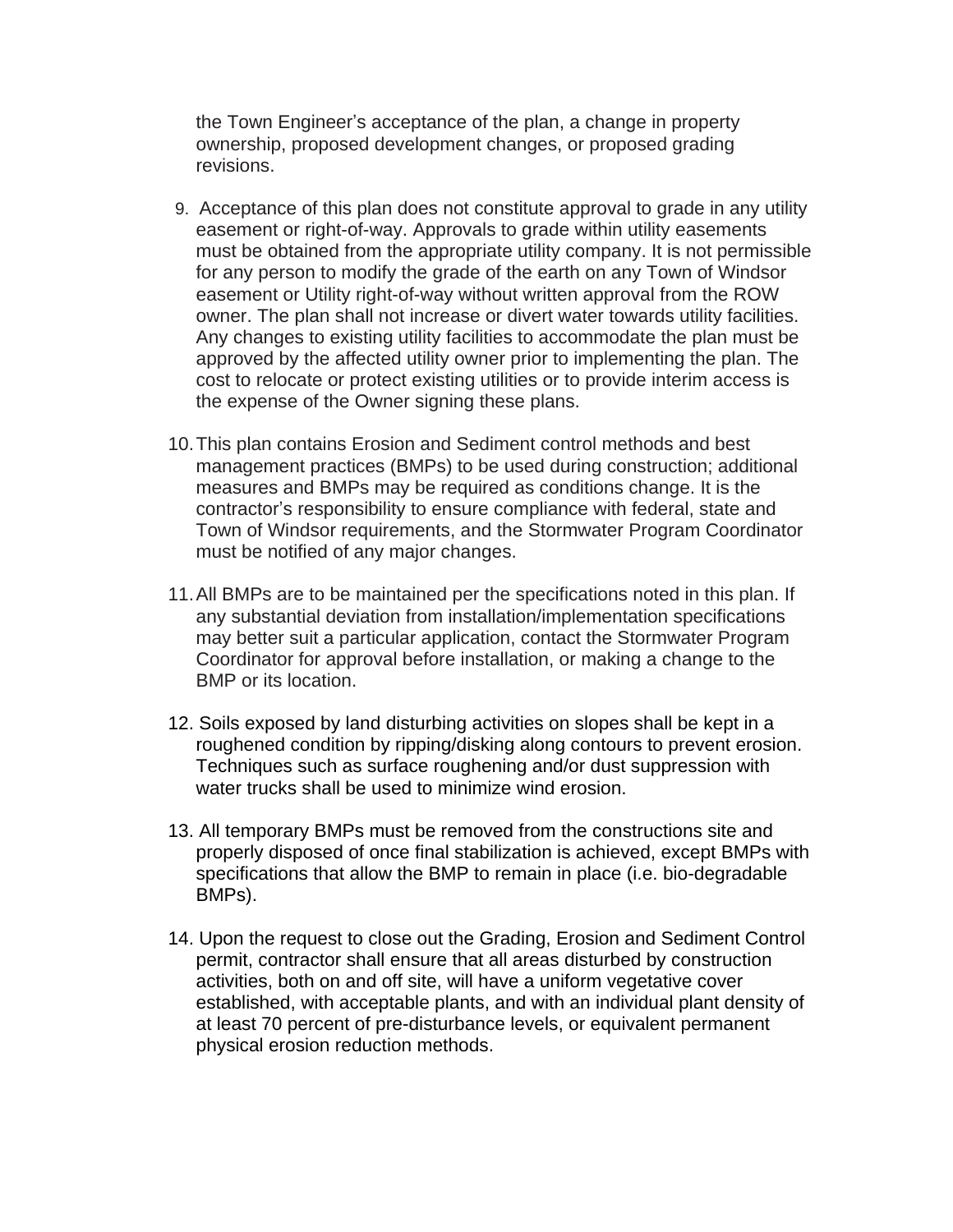## **Utility Plan Notes**

- 1. All waterlines shall be C900, DR 18 PVC pipe with a minimum 12 gage insulated tracer wire.
- 2. All waterlines shall be buried a minimum of 5 feet below finished grade.
- 3. The contractor shall maintain a minimum of 10 feet of horizontal separation and 18 inches of vertical separation between all sewer and water lines.
- 4. All existing utilities are approximately shown and locations need to be verified by the contractor prior to construction.
- 5. No tree(s) shall be located within 10 feet of facilities.
- 6. All gate valves shall have valve boxes.
- 7. Fire sprinkler services shall be mechanically restrained PVC with valve boxes labeled "Fire".
- 8. Fire hydrant branch lines shall be 6 inch mechanically restrained PVC unless otherwise noted and approved. No horizontal bends or offsets shall be used when installing fire hydrant branch lines.
- 9. Water service shall be <sup>3</sup>/4 inch Type K copper unless otherwise noted.
- 10. All fittings shall be mechanically restrained along with thrust block installation.
- 11. Where non-potable irrigation lines cross above or below potable waterlines, the non-potable line shall be incased with a C900 sleeve per Town of Windsor standards.
- 12. All storm drains crossing above waterlines shall be encased per Town of Windsor standards.
- 13. Sanitary sewer services shall be 4" SDR 35 PVC unless otherwise noted.
- 14. Sanitary sewer manholes shall be 48" diameter unless otherwise noted.
- 15. All manholes shall be air tight and vacuum tested in accordance with Town requirements.